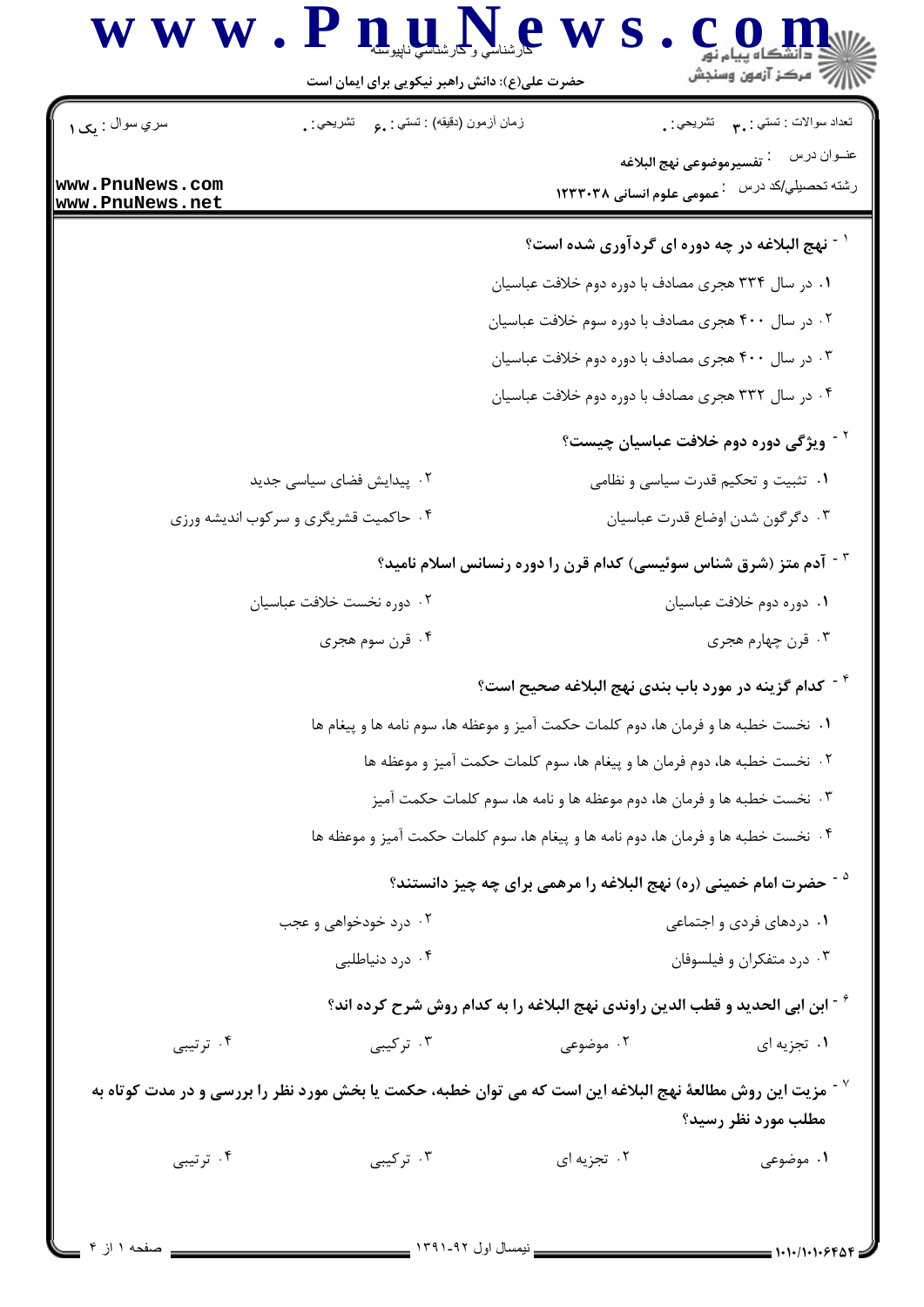|                                    | حضرت علی(ع): دانش راهبر نیکویی برای ایمان است                                                            |                                | است کے ساتھ ہے۔<br>استعمال کے انہوں وسنجش                                                              |  |
|------------------------------------|----------------------------------------------------------------------------------------------------------|--------------------------------|--------------------------------------------------------------------------------------------------------|--|
| سري سوال : ۱ يک                    | زمان أزمون (دقيقه) : تستي : ¸ع       تشريحي : ¸                                                          |                                | تعداد سوالات : تستبي : ٣ <b>. س</b> تشريحي : .                                                         |  |
| www.PnuNews.com<br>www.PnuNews.net |                                                                                                          |                                | عنــوان درس<br><sup>:</sup> تفسيرموضوعي نهج البلاغه<br>رشته تحصیلي/کد درس۔ : عمومی علوم انسانی ۱۲۳۳۰۳۸ |  |
|                                    | ^ <sup>-</sup> عبارت «هم موضع سره، و لجأ أمره و عيبــهٔ علمه و موئل حکمه» راجع به چه کسانی بیان شده است؟ |                                |                                                                                                        |  |
| ۰۴ پیامبران الهی                   | ۰۳ خاندان پیامبر (ص)                                                                                     | ٠٢ جهادگران                    | ٠١. حاكمان عادل                                                                                        |  |
|                                    |                                                                                                          |                                | <sup>9 -</sup> كدام گزينه از خطوط كلى سياست از ديدگاه حضرت امير (ع) مى باشد؟                           |  |
|                                    | ۰۲ کسب قدرت و حکومت                                                                                      | ۰۱ حفظ حدود الهي و قانون گرايي |                                                                                                        |  |
|                                    | ۰۴ دور بودن از آفات مدیریتی                                                                              |                                | ۰۳ دور بودن از آفات نفسانی                                                                             |  |
|                                    | <sup>\ -</sup> عبارت «الصدق صلاح كل شئ» بيانگر كدام يک از خطوط کلی سياست از ديدگاه امام علی (ع) می است؟  |                                |                                                                                                        |  |
| ۰۴ صراحت و صداقت                   | ۰۳ اعتدال و میانه روی                                                                                    | ۰۲ قانون گرايي                 | ٠١. حفظ حدود الهي                                                                                      |  |
|                                    | <sup>۱۱ -</sup> در چه صورت خیانت ها و جنایت ها به موقع آشکار می شود و مجال رشد نمی یابد؟                 |                                |                                                                                                        |  |
|                                    | ۰۱ در صورتی که همه وجوه سیاست بر صراحت و شفافیت استوار باشد.                                             |                                |                                                                                                        |  |
|                                    | ۰۲ در صورتی که که کارگزاران جریان ها را شناخته و از زمانه غایب نباشند.                                   |                                |                                                                                                        |  |
|                                    | ۰۳ در صورتی که که کارگزاران در همه شرایط بهترین تصمیم را اتخاذ کنند.                                     |                                |                                                                                                        |  |
|                                    | ۰۴ در صورتی که در عرصه سیاست شتابزدگی و اقدام نابخردانه نباشد.                                           |                                |                                                                                                        |  |
|                                    | <sup>۱۲ -</sup> سنجیدن جوانب مختلف امور، آینده نگری و عاقبت اندیشی، همان  است؟                           |                                |                                                                                                        |  |
| ۰۴ تبيين كردن                      | ۰۳ ملاحظه کردن                                                                                           | ۰۲ تدبیر                       | ۰۱ چاره اندیشی                                                                                         |  |
|                                    | <sup>۱۳ -</sup> کدام گزینه گویای مفهوم عدالت در اندیشه سیاسی امیر مؤمنان (ع) است ؟                       |                                |                                                                                                        |  |
|                                    | ۰۱ قرار دادن هر چیز در جای خود، رعایت استحقاق هر چیز و رساندن ذی حق به حقش                               |                                |                                                                                                        |  |
|                                    | ۰۲ مرز ایمان و راضی و قانع بودن به این حد و مرز                                                          |                                |                                                                                                        |  |
|                                    | ۰۳ آسایش و آرامش و امنیت در جامعه                                                                        |                                |                                                                                                        |  |
|                                    | ۰۴ عدم تبعیض و شایسته سالاری                                                                             |                                |                                                                                                        |  |
|                                    | <sup>۱۴ -</sup> چرا حضرت علی (ع) عدالت را «نور دیده» برای حکومت می داند؟                                 |                                |                                                                                                        |  |
|                                    | ٠١ زيرا عدالت جمال زمامداران است.                                                                        |                                |                                                                                                        |  |
|                                    | ٠٢ زيرا عدالت بايد شامل خرد و كلان جامعه شود.                                                            |                                |                                                                                                        |  |
|                                    | ٠٣ زيرا عدالت براي تمام ابعاد زندگي اجتماعي زيباست.                                                      |                                |                                                                                                        |  |
|                                    |                                                                                                          |                                | ۰۴ زیرا در سایه عدالت، آرامش و راحتی و امنیت فراهم می شود.                                             |  |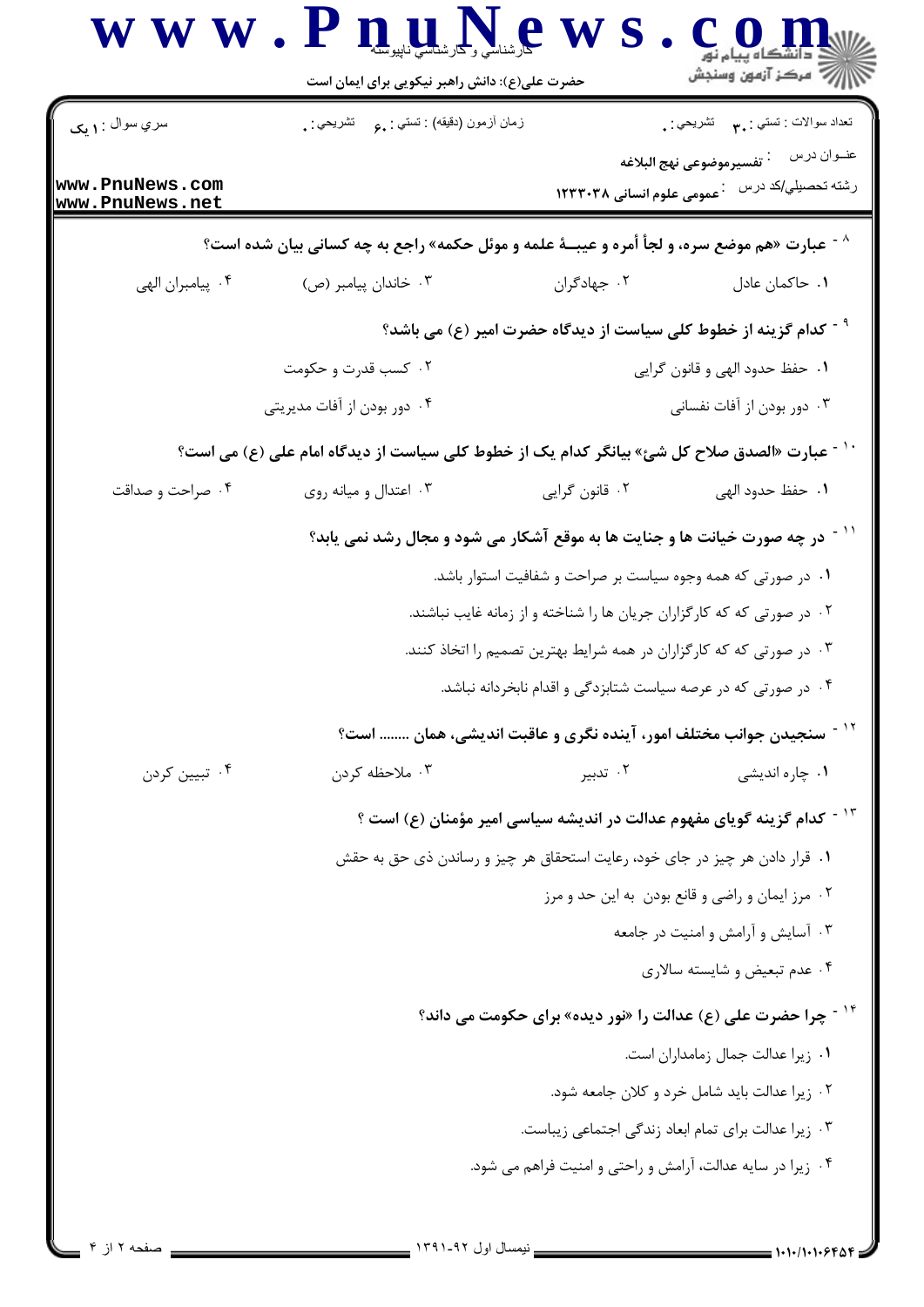|                                    | $\bf W \bf W \bullet \bf P \bf n$ and $\bf N \bullet \bf S$<br>حضرت علی(ع): دانش راهبر نیکویی برای ایمان است |                                                                                                                            | أأآت مركز آزمون وسنجش                                                                        |
|------------------------------------|--------------------------------------------------------------------------------------------------------------|----------------------------------------------------------------------------------------------------------------------------|----------------------------------------------------------------------------------------------|
| سري سوال : <b>۱ يک</b>             | زمان أزمون (دقيقه) : تستي : و مستشريحي : .                                                                   |                                                                                                                            | تعداد سوالات : تستي : پم       تشريحي : .                                                    |
| www.PnuNews.com<br>www.PnuNews.net |                                                                                                              |                                                                                                                            | عنــوان درس<br>فتفسيرموضوعي نهج البلاغه أ<br>رشته تحصیلي/کد درس۔ : عمومی علوم انسانی ۱۲۳۳۰۳۸ |
|                                    |                                                                                                              | <sup>۱۵ -</sup> عبارت «لا مظاهرة أوثق من المشاورة» به كدام یک از ویژگیهای مشورت اشاره دارد؟                                |                                                                                              |
|                                    | ۰۲ نیاز هر خردمند به مشورت                                                                                   |                                                                                                                            | ٠١. پشتيبان استوار انسان                                                                     |
|                                    | ۰۴ بی نیازی از مشورت در احکام الهی                                                                           |                                                                                                                            | ۰۳ پرهيز از مشورت با حريص                                                                    |
|                                    |                                                                                                              | <sup>۱۶ -</sup> در اندیشه سیاسی امام علی (ع) کدام رذیلت مایه زوال و نابودی است؟                                            |                                                                                              |
| ۰۴ خشونت و چپاول                   | ۰۳ انحصار طلبی                                                                                               | ۰۲ استبداد و خود کامگی                                                                                                     | ٠١. قدرت طلبي                                                                                |
|                                    |                                                                                                              | <sup>۱۷ -</sup> در کلام امام علی (ع) کدام مورد انسان را به انواع انحرافات و سرکشی می کشاند و به ریاکاری و نفاق سوق می دهد؟ |                                                                                              |
| ۰۴ انحصار طلبی                     | ۰۳ دنیا زدگی                                                                                                 | ۰۲ خشونت                                                                                                                   | ۰۱ تنگ نظری                                                                                  |
|                                    |                                                                                                              | <sup>۱۱ -</sup> نوع رفتار حکومتی و مدیریتی به شدت متأثر از   است.                                                          |                                                                                              |
|                                    | ۰۲ سلطه گری در حکومت                                                                                         |                                                                                                                            | ۰۱ اعمال قدرت در حکومت                                                                       |
|                                    | ۰۴ دیدگاه حاکمان                                                                                             |                                                                                                                            | ۰۳ نوع درک از مفهوم حکومت                                                                    |
|                                    |                                                                                                              | <sup>۱۰ -</sup> اهداف حکومت حضرت علی (ع) در کدام گزینه ذکر شده است؟                                                        |                                                                                              |
| ۰۲ عدالت، کرامت، رفاهت، امنیت      |                                                                                                              | ٠١ عدالت، رفاهت، عافيت، تربيت                                                                                              |                                                                                              |
|                                    | ۰۴ عدالت، امنيت، رفاهت، تربيت                                                                                |                                                                                                                            | ٠٣ عدالت، كرامت، عافيت، امنيت                                                                |
|                                    |                                                                                                              | `` - از نظر امیر المؤمنین (ع) چه چیزی برتر از هر خدمت اجتماعی و دستگیری اقتصادی است؟                                       |                                                                                              |
|                                    | ۰۲ وجود حس هم نوع خواهی و محبت                                                                               |                                                                                                                            | ٠١ عدالت اجتماعي و عدالت اقتصادي                                                             |
|                                    | ۰۴ پرهيز ازستم اجتماعي و ظلم اقتصادي                                                                         |                                                                                                                            | ۰۳ اصلاحات اساسی و همگانی                                                                    |
|                                    |                                                                                                              | <sup>۲۱ -</sup> کدام عامل بیش از همه بستر رفاهت مردم را فراهم می سازد؟                                                     |                                                                                              |
|                                    | ۲. توجه به معاش و رفاه همه افراد جامعه                                                                       |                                                                                                                            | ٠١ توجه به رفاه طبقه ضعيف جامعه                                                              |
|                                    | ۰۴ تلاش و کوشش همه افراد جامعه                                                                               |                                                                                                                            | ۰۳ آباد کردن شهر ها و سرزمین ها                                                              |
|                                    |                                                                                                              |                                                                                                                            | <sup>۲۲ -</sup> عبارت «لا رأى عن لا يطاع» به چه معنايي اشاره دارد؟                           |
|                                    |                                                                                                              | ۰۱ بهترین حکومت و سیاست بدون حمایت و مشارکت مردم راه به جایی نمی برد.                                                      |                                                                                              |
|                                    |                                                                                                              | ۰۲ کسی که رأی خود را اعلام نکند نمی توان از او اطاعت کرد.                                                                  |                                                                                              |
|                                    |                                                                                                              |                                                                                                                            | ۰۳ از کسی که رأی و نظری ندارد نباید اطاعت کرد.                                               |
|                                    |                                                                                                              |                                                                                                                            | ۰۴ از کسی که اطاعت نمی کند رأی و نظری نخواهید.                                               |
|                                    |                                                                                                              |                                                                                                                            |                                                                                              |

Ĭ.